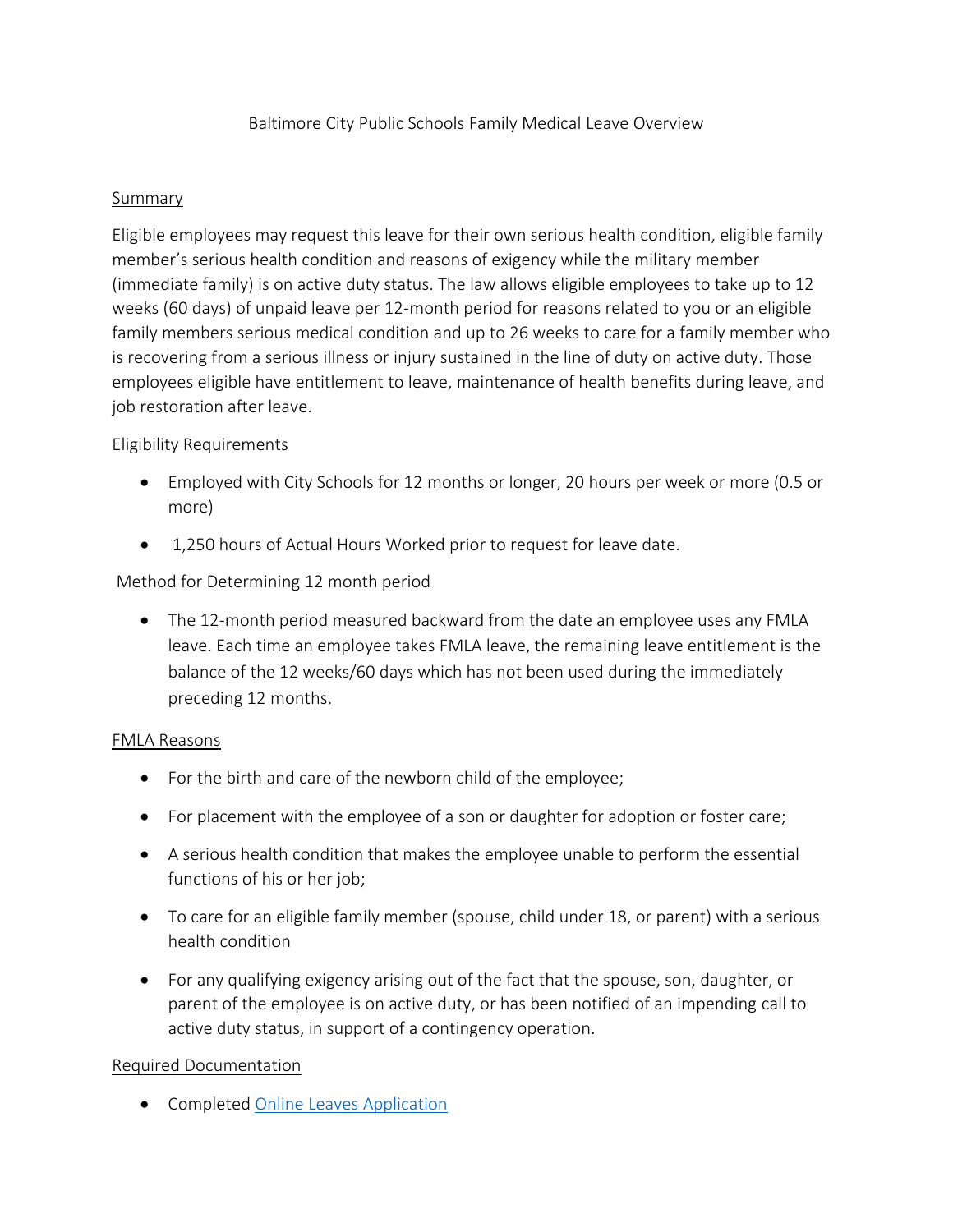• Complete and Sufficient [Medical Certification](https://www.baltimorecityschools.org/sites/default/files/2020-08/CERTIFICATION-FAMILY-MEDICAL-LEAVE.pdf)

## Eligibility Notice

- Once the application is reviewed the employee will receive notification of approval or denial.
- Leave is not authorized unless approved by the Department of Human Capital.
- Failure to received prior approval may result in appropriate disciplinary action up to and including termination.

### Pay Status

• FMLA is unpaid leave. If approved, any accrued time available to you will be used to compensate you while on leave (not an option)

## Benefits Status

- Paid Status: Healthcare Premiums will be deducted from your paycheck as normal
- Unpaid Status: If your status is unpaid or you lapse into unpaid status you must continue to pay your employee contributions. Finance will invoice you your premium amounts.
- Three unpaid employee contributions will result in termination of your health care insurance coverage.
- If your status is unpaid or you lapse into an unpaid status and your employee contributions are not paid for more than three (3) pay periods, you have a right to COBRA continuation coverage. A COBRA election form will be mailed to your address on file by our Third Party Administrator. COBRA is a temporary extension of coverage pursuant to the Consolidated Omnibus Reconciliation Act of 1985. COBRA continuation coverage can become available to you and to other covered members under your plan when you would otherwise lose your group health care coverage.
- You will have an opportunity to re-enroll your benefits during the first 30 days of your return to active duty.

# Early Return To Work

• If returning from leave prior to the approved leave end date, you must give your work location and Leaves Management a 2-work-day notice.

### Recertification

• If your physician requires that your leave be extended, an additional health care provider certification will need to be received by Leaves Management 7 calendar days prior to the end of the above approved leave time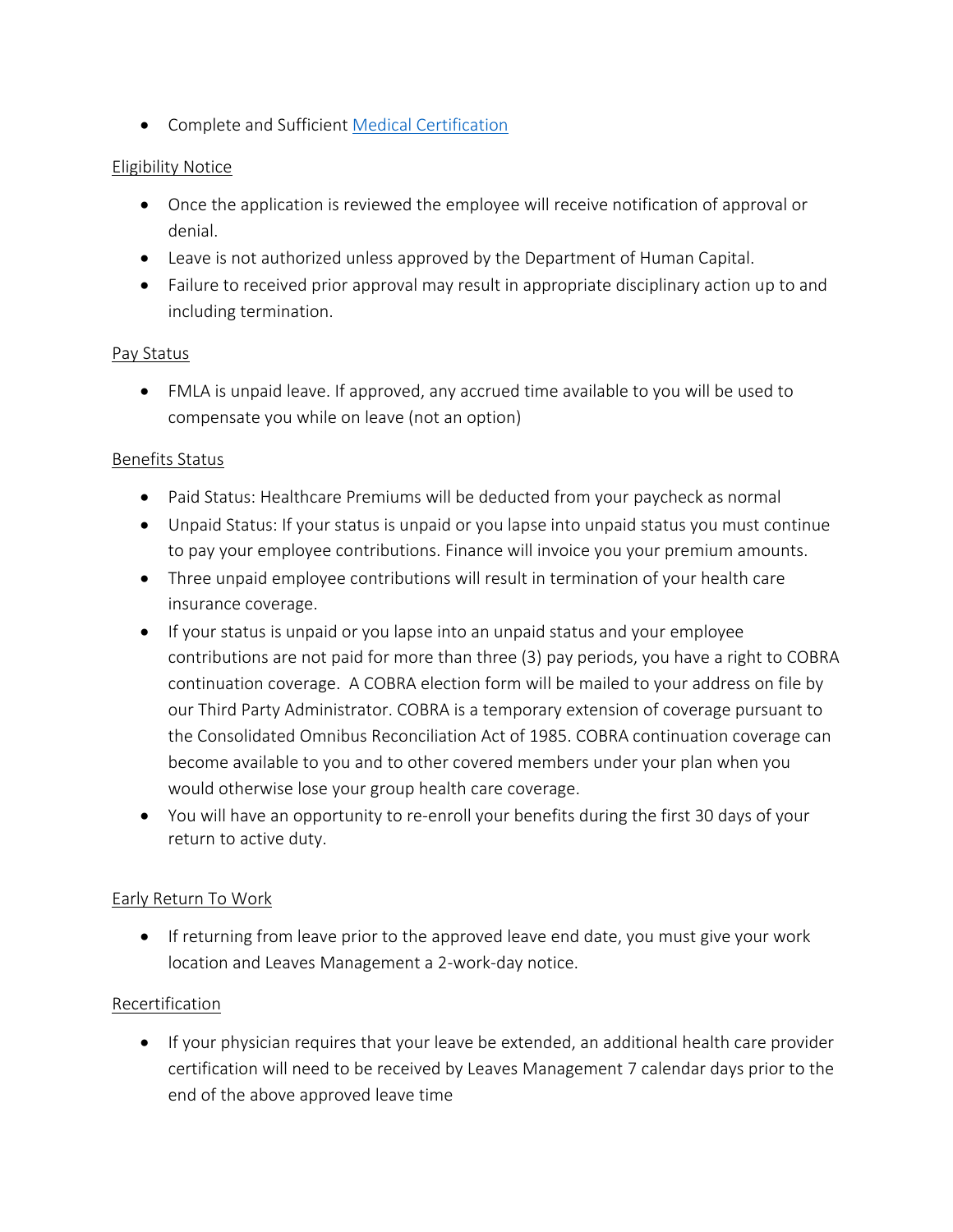## BTU Employee Evaluations

• In keeping with section 15.22 of the BTU contract, BTU employees who are absent more than 60 days in the school year shall receive an annual rating of "Administrative Effective/Satisfactory" on their annual evaluation with no Achievement Units (AUs). This rating can be used for certification purposes.

# BCPS Board Rules

Article 4 section 404.03, All absences of educational staff members shall be with loss of full pay unless otherwise provided for in these Rules, or by special action of the Board. "With loss of full pay" shall mean that the person concerned shall receive no salary for the full time included in such a leave. Such shall also include the earning of a salary from another source by the staff person on a leave without express approval of the Board and the Chief Executive Officer.

## *Family and Medical Leave Act of 1993:* Section 825.800 Definitions-Subpart H

A *"Serious Health Condition"* means an illness, injury, impairment, or physical or mental condition that involves one of the following: A serious health condition involving continuing treatment by a health care provider includes any one or more of the following:

- Hospital Care
	- o Inpatient care (i.e., an overnight stay) in a hospital, hospice, or residential medical care facility, including any period of incapacity or subsequent treatment in connection with or consequent to such inpatient care.
- Incapacity Plus Treatment
	- o A period of incapacity (the term *incapacity* means inability to work, attend school or perform other regular daily activities due to the serious health condition, treatment therefore, or recovery there from) of more than three consecutive, full calendar days, *and* any subsequent treatment or period of incapacity relating to the same condition, that also involves:
	- o Two or more in-person visits to a health care provider for treatment within 30 days of the first day of incapacity, unless extenuating circumstances exist. The first (or only) in-person treatment visit must take place within seven days of the first day of incapacity; or